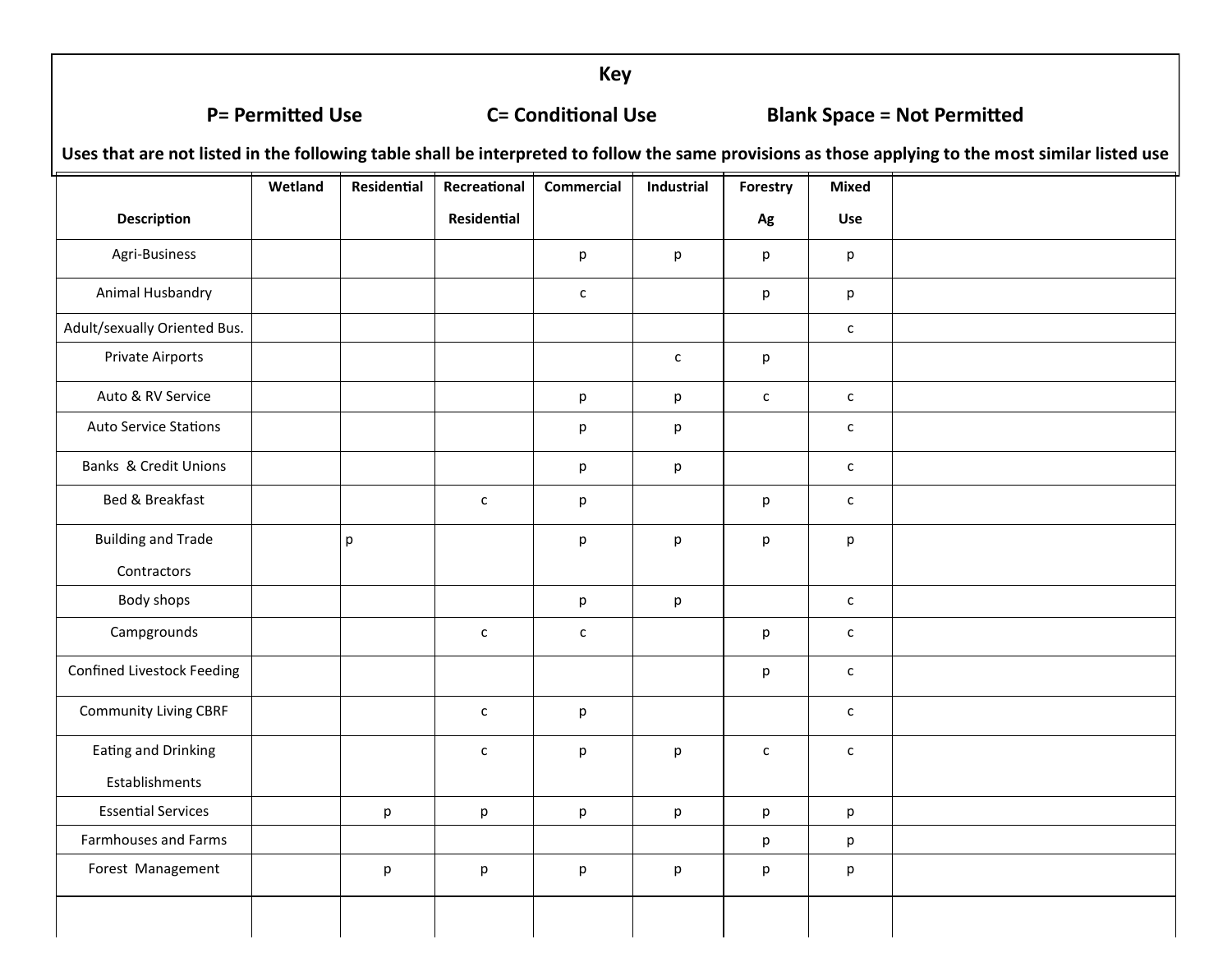### **P= Permitted Use C= Conditional Use Blank Space = Not Permitted**

**Uses that are not listed in the following table shall be interpreted to follow the same provisions as those applying to the most similar listed** 

|                                | Wetland | Residential  | Recreational | <b>Commercial</b>                 | Industrial | Forestry     | <b>Mixed</b> |  |
|--------------------------------|---------|--------------|--------------|-----------------------------------|------------|--------------|--------------|--|
| <b>Description</b>             |         |              | Residential  |                                   |            | Ag           | <b>Use</b>   |  |
| Forest Products Ind            |         |              |              | p                                 | p          | p            |              |  |
| <b>Group Lodging</b>           |         |              |              | p                                 | p          | $\mathsf{c}$ | $\mathsf{C}$ |  |
| <b>Gun Clubs</b>               |         |              |              | $\mathsf{C}$                      | p          | $\mathsf{C}$ |              |  |
| <b>Guest House Non-Rental</b>  |         |              | $\mathsf{C}$ | p                                 |            | p            | p            |  |
| Guest House Rental             |         | $\mathsf{C}$ | $\mathsf{C}$ | p                                 | p          | p            | p            |  |
| Less than 7 Days               |         |              |              |                                   |            |              |              |  |
| <b>Guest House Rental</b>      |         |              | $\mathsf{C}$ | p                                 |            | $\mathsf{C}$ | p            |  |
| Greater than 7 but less than   |         |              |              |                                   |            |              |              |  |
| <b>Health Care Facilities</b>  |         |              |              | $\mathsf{p}% _{T}=\mathsf{p}_{T}$ | p          |              | p            |  |
| <b>Heavy Equipment Storage</b> |         |              |              | p                                 | p          | p            | $\mathsf{C}$ |  |
| Home Occupations               |         | p            | p            | p                                 | р          | p            | p            |  |
| Hotels/Motels                  |         |              |              | p                                 | p          | $\mathsf{c}$ | $\mathsf{C}$ |  |
| <b>Indoor Recreation</b>       |         |              |              | p                                 | p          | $\mathsf{C}$ | p            |  |
| Kennels-Commercial             |         |              |              | $\mathsf{C}$                      | p          | $\mathsf{C}$ | $\mathsf{c}$ |  |
| Manufacturing-Industrial       |         |              |              |                                   | р          |              | $\mathsf{c}$ |  |
| Marinas-Commercial             |         |              | $\mathsf{C}$ | p                                 | p          | $\mathsf{C}$ | $\mathsf{c}$ |  |
| Mini-storage                   |         |              | $\mathsf{C}$ | p                                 | p          | $\mathsf{c}$ | $\mathsf{C}$ |  |
|                                |         |              |              |                                   |            |              |              |  |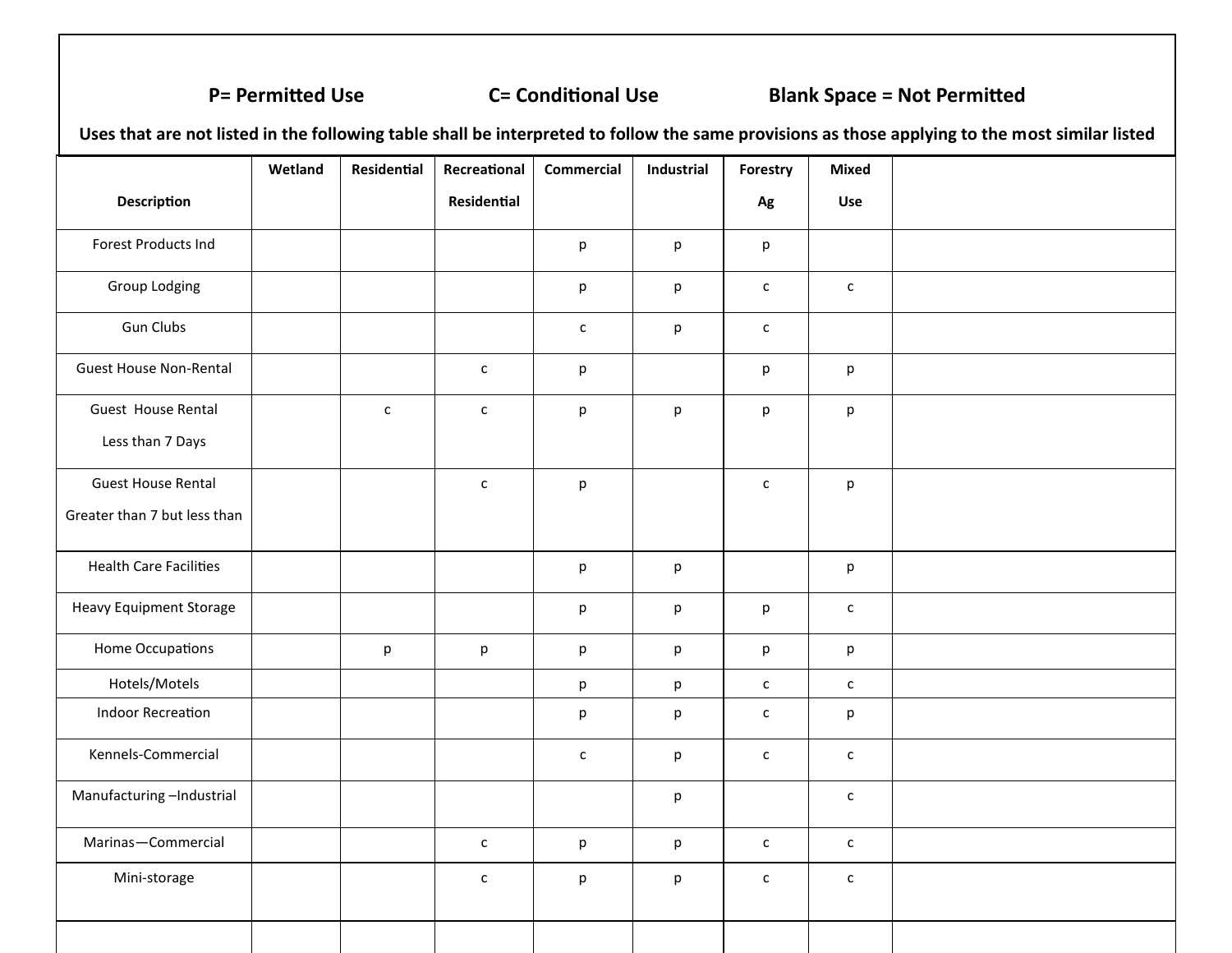### **P= Permitted Use C= Conditional Use Blank Space = Not Permitted**

**Uses that are not listed in the following table shall be interpreted to follow the same provisions as those applying to the most similar listed** 

|                                    | Wetland | Residential  | Recreational   | <b>Commercial</b> | Industrial   | Forestry     | <b>Mixed</b> |  |
|------------------------------------|---------|--------------|----------------|-------------------|--------------|--------------|--------------|--|
| <b>Description</b>                 |         |              | Residential    |                   |              | Ag           | Use          |  |
| Mining-Non-Metallic                |         |              |                |                   | $\mathsf{C}$ | p            | $\mathsf{C}$ |  |
| <b>Modular Home Parks</b>          |         |              | $\mathsf{C}^-$ | p                 | p            |              | $\mathsf{C}$ |  |
| Motor Freight Terminals            |         |              |                |                   | р            | $\mathsf{C}$ | $\mathsf{C}$ |  |
| Outdoor amusement Facili-<br>ties  |         |              |                | p                 | p            | $\mathsf{c}$ | $\mathsf{C}$ |  |
| Parks & Playgrounds                |         | p            | p              | p                 |              | p            | p            |  |
| Planned Unit Development           |         | p            | р              | p                 | р            | p            | p            |  |
| Professional Offices               |         |              |                | p                 | p            |              | p            |  |
| <b>Residential Multi Family</b>    |         | $\mathsf{C}$ | $\mathsf{C}$   | $\mathsf{c}$      |              |              | p            |  |
| <b>Residential Single Family</b>   |         | p            | p              | p                 |              | p            | p            |  |
| Resorts                            |         |              | $\mathsf{C}^-$ | p                 |              |              | p            |  |
| <b>Retail Sales and Service</b>    |         |              | c              | p                 | р            |              | p            |  |
| <b>Riding Stables</b>              |         |              |                | $\mathsf{C}$      |              | p            |              |  |
| Road Side Stands                   |         |              | р              | p                 | р            | p            | p            |  |
| RV, Campers                        |         |              | p              |                   |              | p            | p            |  |
| Private Clubhouses<br>Golf courses |         |              | $\mathsf{C}$   |                   |              |              | $\mathsf{C}$ |  |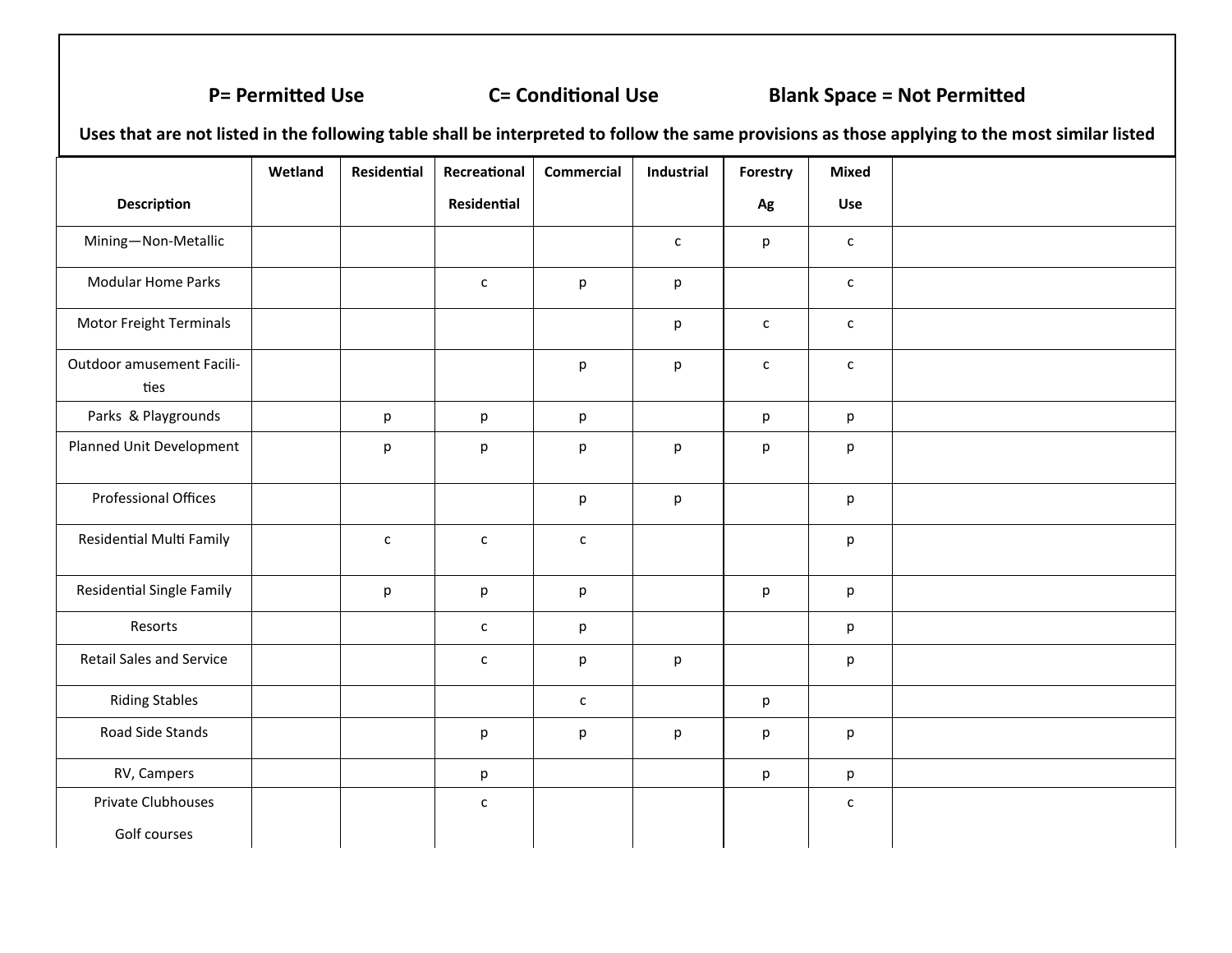### **P= Permitted Use C= Conditional Use Blank Space = Not Permitted**

**Uses that are not listed in the following table shall be interpreted to follow the same provisions as those applying to the most similar listed Description Wetland Residential Recreational Residential Commercial Industrial Forestry Ag Mixed Use** Sales Service and Repair Misc c | p | p | p Salvage and Junkyards  $\begin{vmatrix} 1 & 1 & 1 \\ 1 & 1 & 1 \\ 1 & 1 & 1 \end{vmatrix}$  c p Schools/churches daycare p p p p p Septage Disposal Sites **but a controlled by the controller of the controller of the controller of the controller** Shooting Ranges and provide the property of the property of the property of the property of the property of the property of the property of the property of the property of the property of the property of the property of th Warehousing and Wholesaling p p c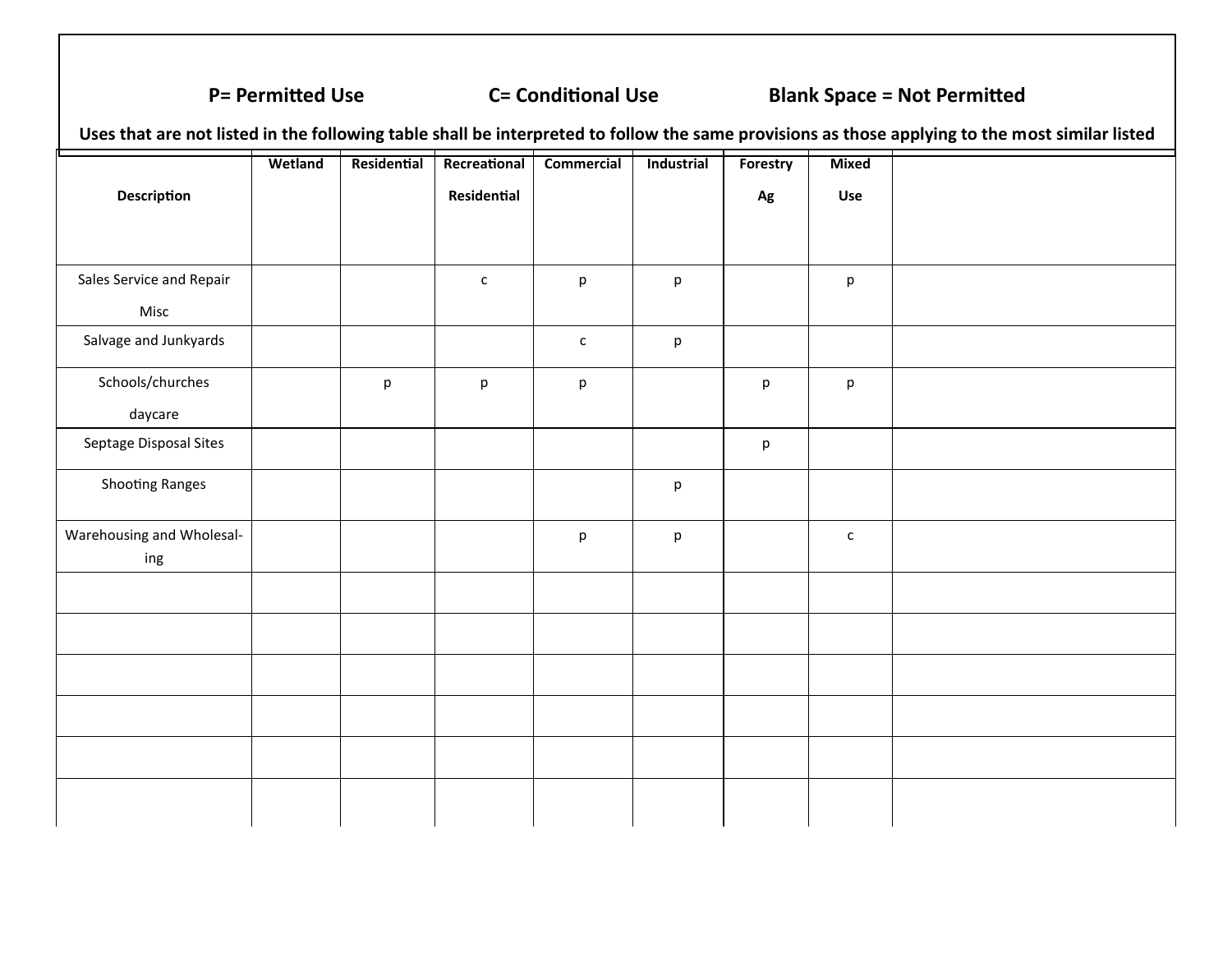# **Setbacks to Private Onsite Waste**

### **Treatment System**

# **Setbacks to Highways,**

## **Roads and Easements**

|                          | drainfield | tank    | <b>Discharge</b> |                | <b>State</b> | County     | Town       | <b>Easement</b> |
|--------------------------|------------|---------|------------------|----------------|--------------|------------|------------|-----------------|
| <b>Physical feature</b>  |            |         | lines            | <b>Type</b>    | Highway      | Highway    | Road       | Road            |
| <b>Building</b>          | 10 feet    | 5 feet  | none             | All Structures | 110 feet of  | 63 feet of | 43 feet or | 20 feet         |
|                          |            |         |                  |                | C/L          | C/L        | C/L        | Edge of         |
|                          |            |         |                  |                | 50 feet ROW  |            |            | road            |
| Property line            | 5 feet     | 2 feet  | 2 feet           |                |              |            |            |                 |
| Swimming pool            | 15 feet    | none    | none             |                |              |            |            |                 |
| Ordinary high Water Mark | 50 feet    | 10 feet | 10 feet          |                |              |            |            |                 |
| Water Service/Main       | 10 feet    | 10 feet | 10 feet          |                |              |            |            |                 |
| Well                     | 50 feet    | 25 feet | 25 feet          |                |              |            |            |                 |
|                          |            |         |                  |                |              |            |            |                 |
|                          |            |         |                  |                |              |            |            |                 |
|                          |            |         |                  |                |              |            |            |                 |
|                          |            |         |                  |                |              |            |            |                 |
|                          |            |         |                  |                |              |            |            |                 |
|                          |            |         |                  |                |              |            |            |                 |
|                          |            |         |                  |                |              |            |            |                 |
|                          |            |         |                  |                |              |            |            |                 |